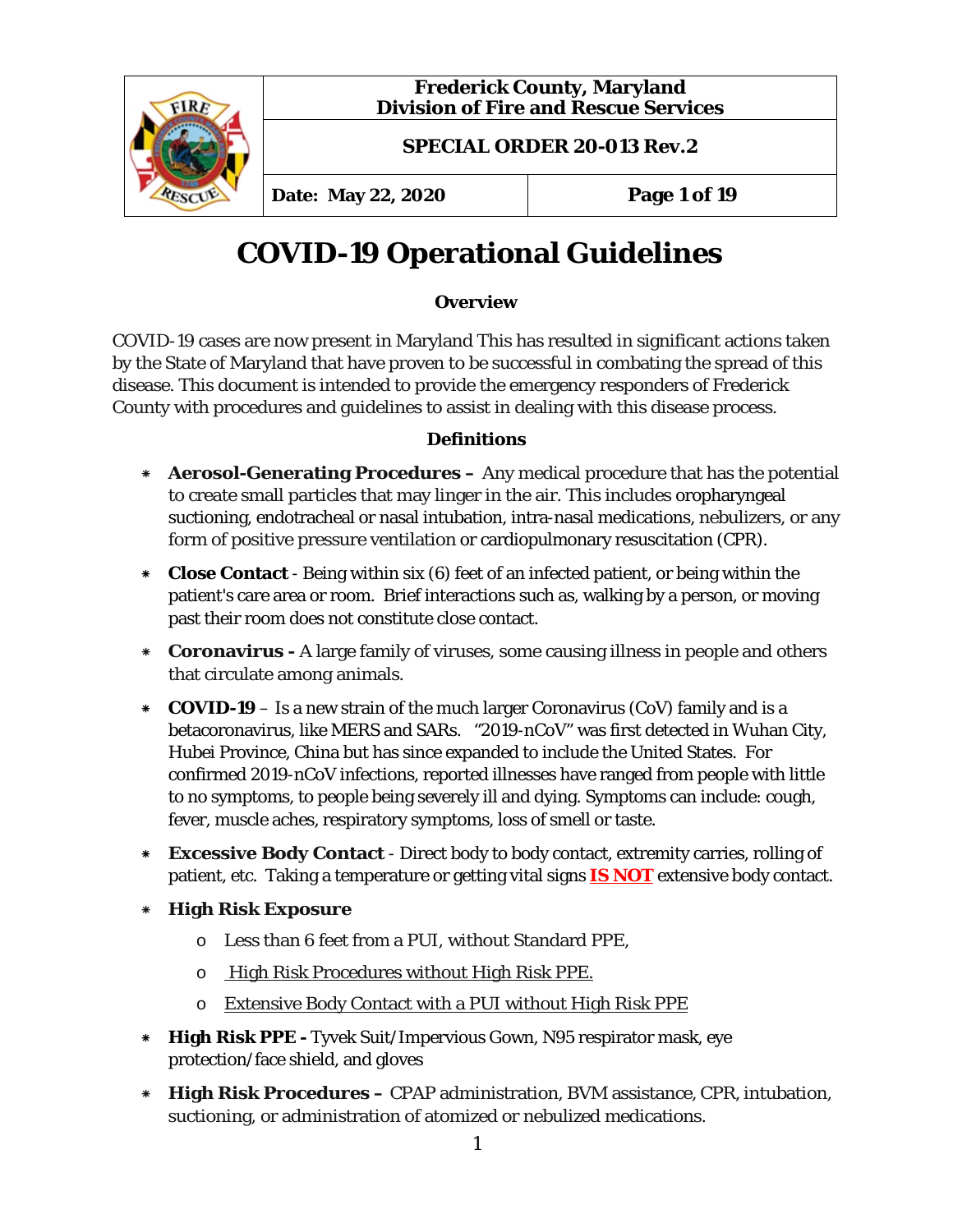## \* **Low Risk Exposure**

- o Less than 6 feet of a PUI, with Standard PPE
- o High Risk Procedures with High Risk PPE.
- o Extensive Body Contact with a non-PUI, with Standard PPE
- \* **Patient PPE –** Surgical Mask
- \* **PUI Inclusion Criteria is patient with one (1) of the following:**
	- o Confirmed cough
	- $\circ$  Fever (>99.0 degrees)
	- o New onset of respiratory distress with an unknown origin (ex COPD, Asthma)
	- o Positive COVID -19 test within 28 days.
- \* **or any two (2) of the following:**
	- o Muscle aches
	- o Loss of smell or taste
	- o Contact with COVID positive patient within 28 days.
- \* **Standard PPE –** N95 respirator mask, eye protection/face shield, and gloves.

## **General Hygiene**

## **Fire/Rescue/EMS Stations**

- \* Regular cleaning with appropriate disinfectants is essential.
- \* Frequently touched areas must be cleaned several times per day with appropriate disinfectant.
- \* When appropriate, windows should be open to allow free flow of air.

## **Crewmembers**

- \* Have a minimum of two (2) uniforms at work at all times. It is strongly recommended that crewmembers shower prior to leaving work, and either launder their duty uniforms at the station, or bag and launder them at home.
- \* Personnel should place a change of clothes and alternative footwear in an exterior compartment on the apparatus in case they need to be decontaminated.
- \* Volunteer and career employees will not report for duty if they are experiencing any fever (>100.0 degrees), signs and symptoms of respiratory infection (i.e. sore throat, cough, runny nose).
- \* Personnel with known seasonal allergies and presenting with the above symptoms excluding fever, may report to work and report symptoms through the daily checks.
- \* Personnel should not respond on incidents with personal belongings (i.e. phones, wallets, etc.) on their person as these items may become contaminated and may not survive decontamination procedures.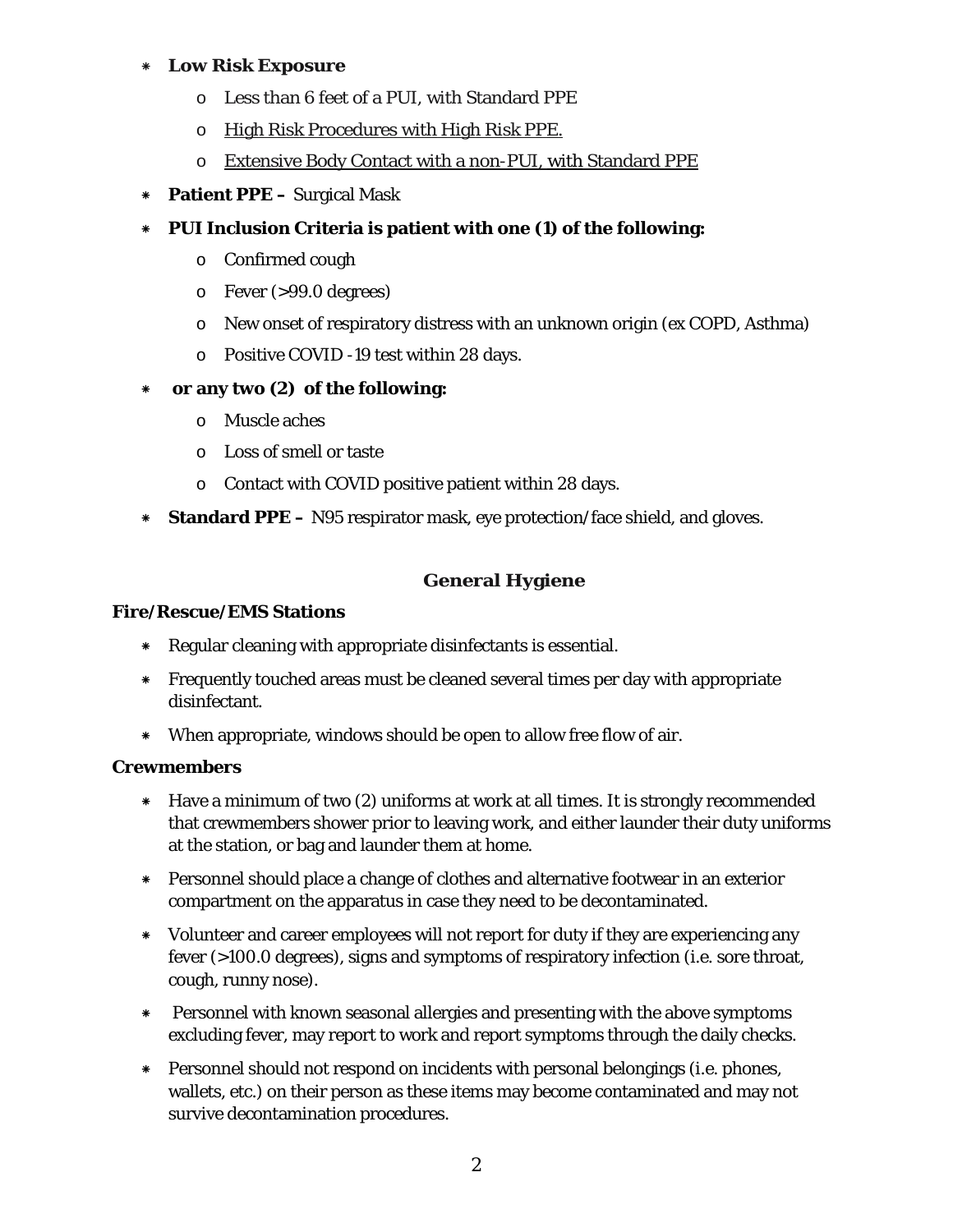## **Apparatus**

- \* Apparatus doors should be left open when in quarters to allow the free flow of air.
- \* The stretcher, patient compartment floors, action area, seats, etc., shall be cleaned at the beginning of each shift and after each transport with an appropriate disinfectant.
- \* The driver compartment shall also be disinfected at the beginning of each duty shift, and as warranted throughout the shift. Particular attention shall be paid to frequently touched areas (door handles, steering wheel, radio mic, etc.).

## **General Potential PUI Response**

The information contained in this procedure is intended to be consistent with the EMS and ECC interim guidance given by the Centers for Disease Control and Prevention for management of patients with known or suspected 2019-nCoV. In some cases, our local implementation of infection control procedures will exceed those recommended by the CDC.

## **ECC PATIENT SCREENING**

- \* The Frederick County Emergency Communications Center will screen callers requesting emergency services for **any** patient or person on the scene that has a fever or cough or has the patient or anyone in the house tested positive for COVID 19 in the past 28 days.
- \* An incident involving a patient that has been identified as satisfying the inclusion criteria symptoms above, shall be considered a **Potential PUI (Person Under Investigation)** however the "call type" will no longer be a "PUI".
- \* The Frederick County ECC will dispatch these incidents based on their normal "call type" determinants and will enter comments in CAD identifying a "Potential PUI" and highlight the known patient information for responders to see on the MDT.

## **POTENTIAL PUI RESPONSE ASSIGNMENT**

- \* When the Frederick County ECC determines there is a person that conforms to the COVID-19 **Potential PUI** criteria, the incident assignment will include the following:
	- o Engine Company
	- o Ambulance
	- o DFRS Supervisor (EMS Supervisor, Battalion Chief, or Safety Officer)
	- o ALS Resources (if indicated by the call type)
- \* Units responding to or on-scene of an incident will not cancel or alter the above response assignment, only the responding DFRS Supervisor has that discretion. These units have roles and responsibilities in the management of these incidents to include data collection.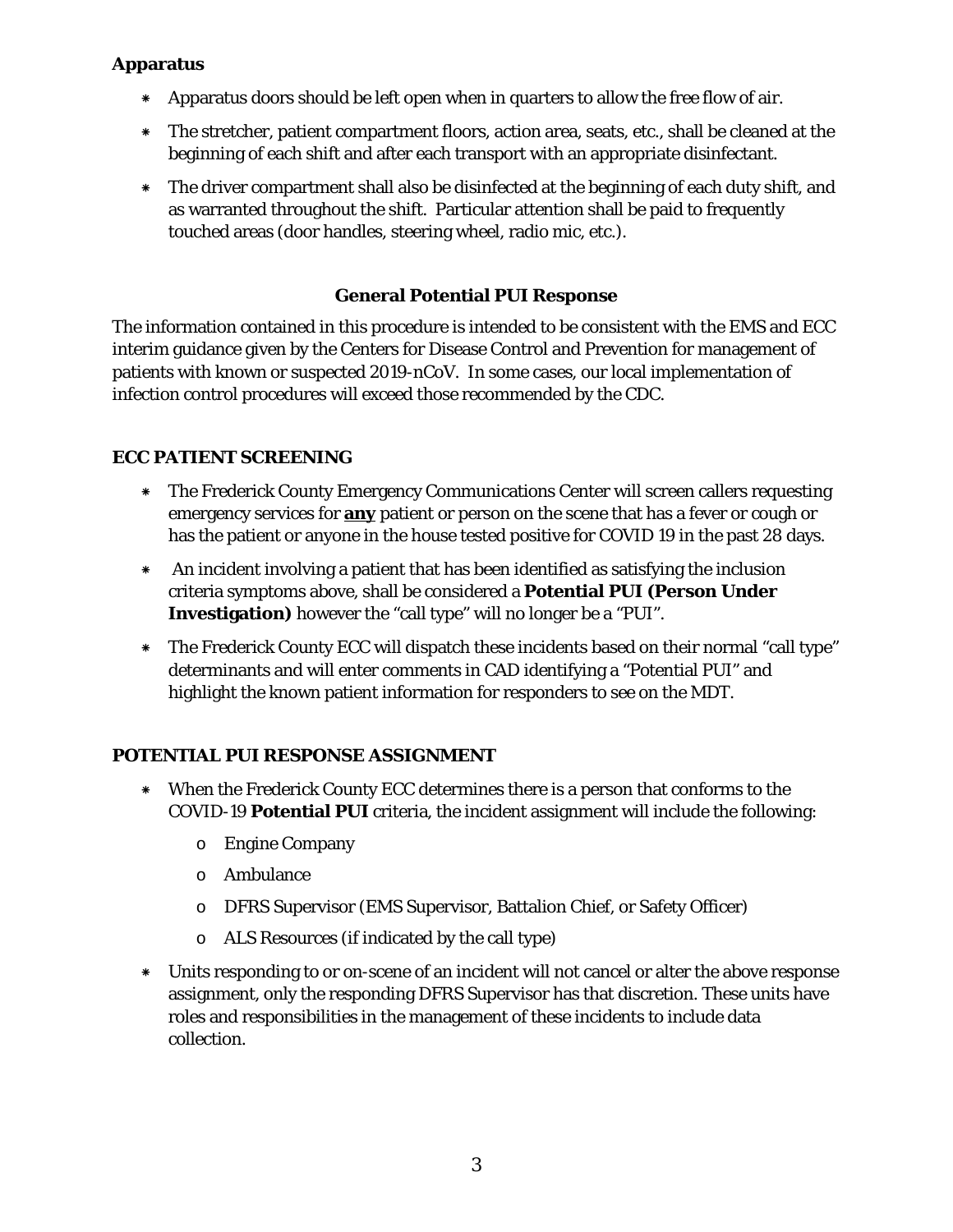## **ARRIVAL PROCEDURES FOR ALL EMS CALLS**

\* Refer to attached **Reference #1**.

## **VIRAL SYNDROME PANDEMIC TRIAGE PROTOCOL**

- \* This emergency protocol will assist EMS clinicians in identifying patients that may be appropriate to care for themselves safely at home, without transport to the emergency department. ALS or BLS clinicians may use this protocol.
- \* PPE shall be doffed on the scene in accordance with Doffing of PPE section of this document.
- \* Refer to attached **Reference #2** for protocol details.

## **TREATMENT PLANS**

- \* For patients meeting the potential PUI criteria, clinicians will determine if this is an **Ambulatory Stable Patient** case or an **Unstable** case.
	- o A **STABLE** case is a patient presenting with no to mild respiratory distress and will not require any advanced airway procedures.
	- o An **UNSTABLE** case is defined as a patient that is actively expelling body fluids to include, saliva/sputum, **AND/OR** a patient that will require advanced airway treatment to include BVM assistance, intubation, atomized or nebulized medication, CPAP, or BLS airway placement.

## **"Ambulatory /Stable Patient" TREATMENT PLAN**

- \* The initial provider should be in High Risk PPE and the only person in close contact with the patient.
	- o All other personnel are to stay in the warm/cold zone unless requested by the primary provider.
- \* All personnel not functioning as a qualified Aide 1 provider or ALS designate will refer to the attached **Reference #7**.
- \* If the patient is conscious, alert, and in minor distress, ask the patient to place a surgical mask on themselves.
- \* A surgical mask will be placed over a nasal cannula or non-rebreather mask.
- \* The initial provider will obtain all vital signs and make a clinical determination if the patient should, and is capable of walking to the unit, or if the patient qualifies for the Viral Syndrome Pandemic Triage Protocol (**Reference #2)**.
	- $\circ$  If the patient is unable to walk, or has signs and symptoms which would exclude them from walking, the driver (and additional personnel if needed) will don the High Risk PPE and assist as needed.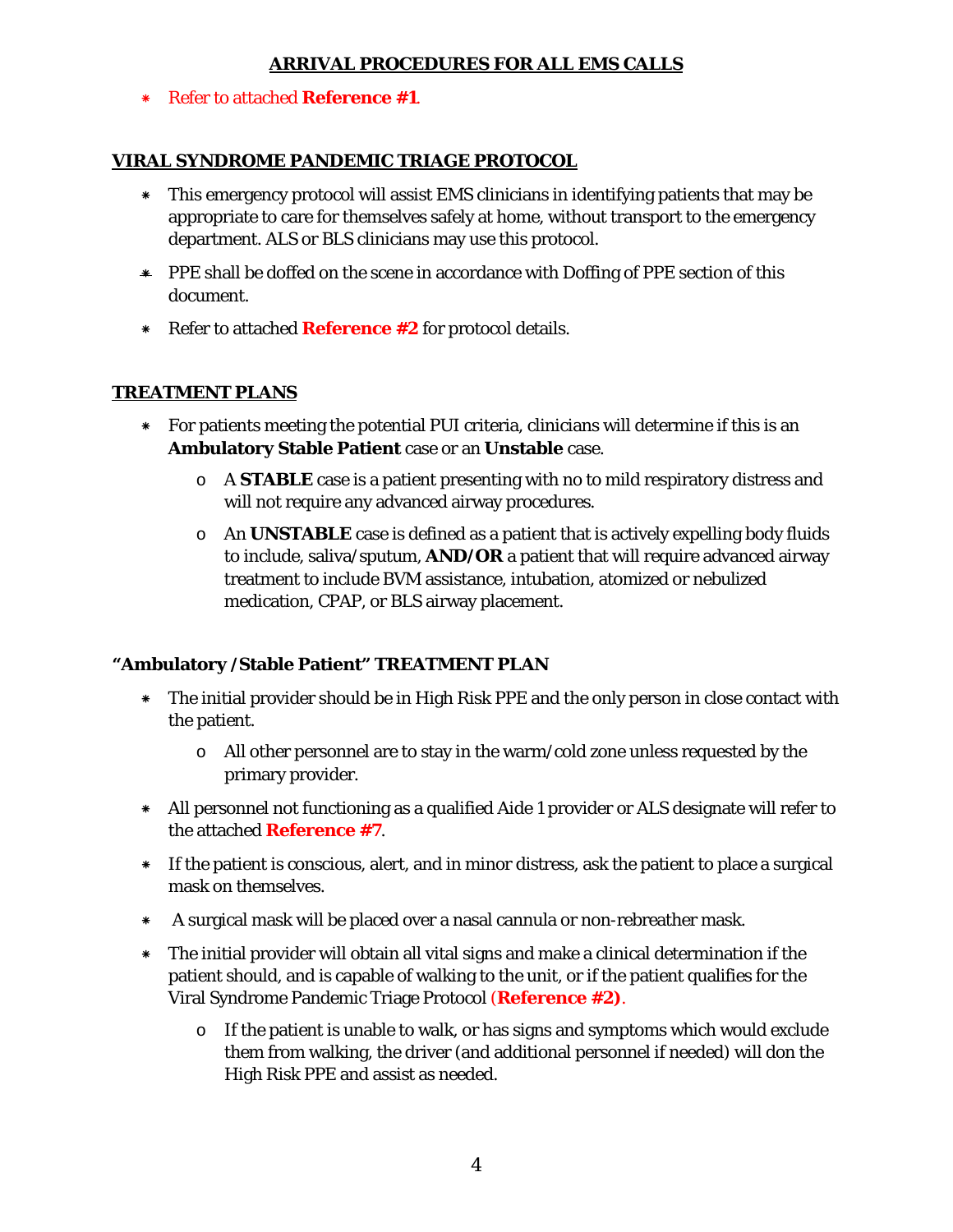\* As long as personnel were in the appropriate PPE and have not been exposed to a High Risk Procedure and will not require donning of PPE upon arrival at FHH, they can properly doff their PPE at the scene and return to normal operations.

## \* **No family members or other persons from the scene shall ride in the ambulance or medic unit.**

- \* The DFRS Supervisor on-scene is the preferred method of contact to the receiving facility; if no DFRS Supervisor is on-scene, contact can be made via EMRC through the med radio by the transporting unit.
- \* Upon arrival at the receiving facility, a final determination will be made if the patient is capable of walking into the facility.
- \* When **advised by the receiving facility,** the aide provider will walk the patient into the facility and the driver will remain with the unit, whereas, stretcher bound patients **require** two people at all times for a safe transfer.

## **"Unstable" TREATMENT PLAN**

In addition to the Ambulatory/Stable Patient criteria above, the following guidelines will be followed for the Unstable Treatment Plan.

- \* Potential limitation of procedures:
	- o Patients should receive the care they need, and the procedures that are indicated.
	- o Aerosolized (nebulizer) treatments should be avoided, but if needed, all personnel in the hot zone or same room are required to be in High Risk PPE no matter the duration of time. **Nebulizers will be stopped prior to exiting the ambulance.**
	- o Non-essential interventions should be deferred to the hospital setting when treatment indications are such that deferral of those procedures is appropriate.
	- o Life-saving procedures that are indicated by protocol shall be executed by clinicians using High Risk PPE.
	- o Advanced airway management should utilize HEPA filters on CPAP, ETT and BVM ventilations. Video Laryngoscopy is the preferred method on all patients needing intubation.
- \* For patients requiring treatment enroute, consider utilizing a "clean provider/dirty provider approach".
	- $\circ$  The clean provider is in High Risk PPE and does not touch the patient. This provider can obtain supplies from bags and cabinets.
	- o The dirty provider is in contact with the patient and provides all care.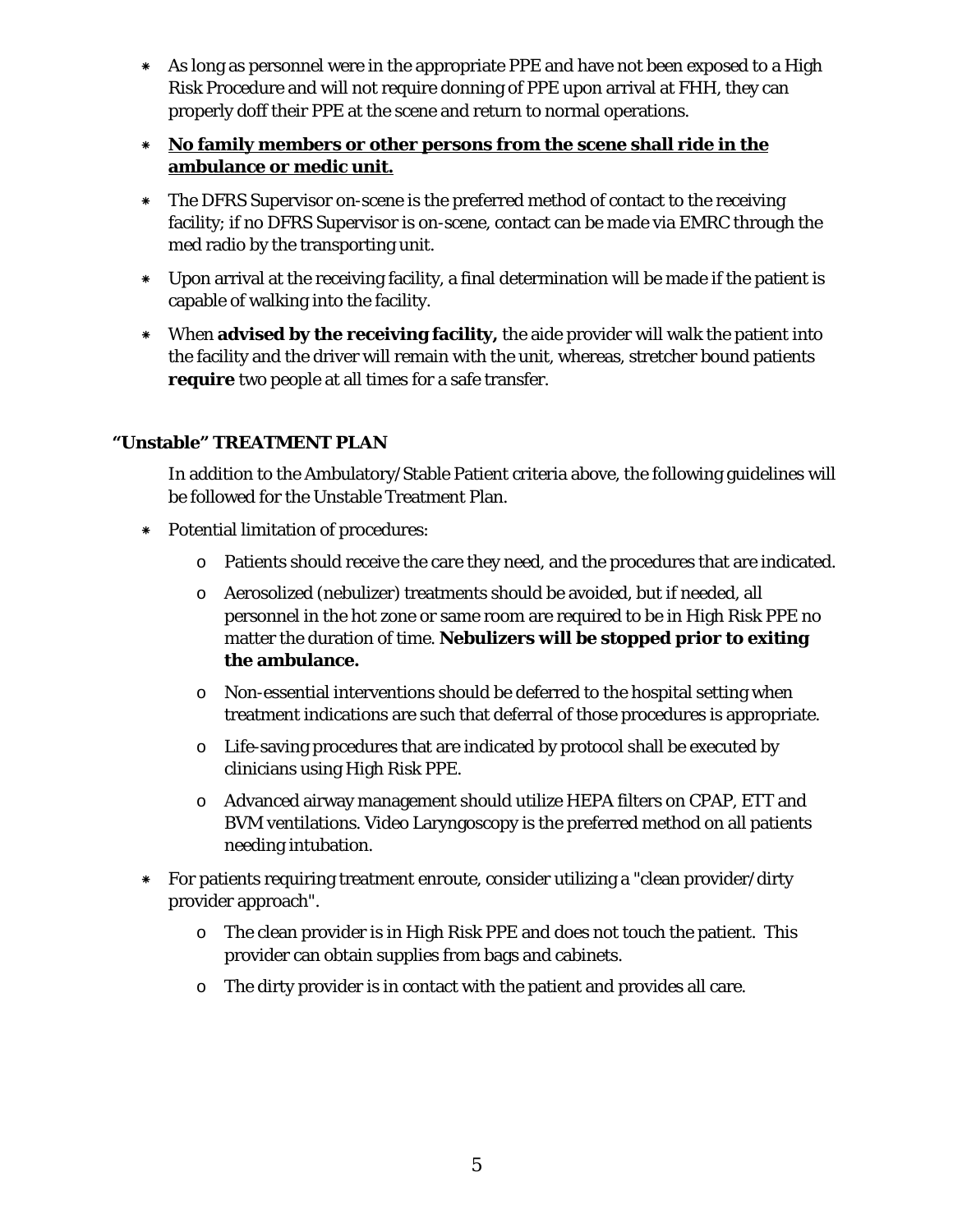## **PROVIDER PPE –**

- \* Frederick County DFRS is following the minimum CDC recommendations for PPE protection. Below is a list of required PPE for patient contact:
	- $\circ$  Hot Zone ( $\leq$ = 6' from a PUI)
		- Tyvek Suit/Impervious Gown, N95 respirator mask, eye protection/face shield, and gloves
	- $\circ$  Warm Zone (Inside any structure on any call and  $> 6'$  away from the PUI)
		- N95 respirator mask, eye protection/face shield, and gloves
	- $\circ$  Cold Zone (> 6' away from the PUI in an open-air environment)
		- No PPE required
- \* On all Fire/Rescue incidents, personnel entering the Warm or Hot Zone shall at a minimum don the Standard PPE. If the incident requires full structural firefighting PPE you shall be considered properly protected only when you are "on air". If structural firefighting gear is contaminated the On-duty Battalion Chief (BC) shall be notified and will coordinate the transport and decon of personnel and gear. Do not place turnout gear, SCBA or other contaminated tools and equipment back on apparatus prior to receiving direction from the BC.
- \* No personal respirators will be worn on EMS calls.
- \* No facial coverings (cloth masks without filtration) will be worn on EMS calls.
- \* All personnel that don PPE shall strictly adhere to the outlined PPE Donning and Doffing Procedure along with Decontamination Procedures.
- \* Significant attention must be given to the PPE doffing process in order to prevent accidental contamination. See Doffing of PPE section.
- \* **The on-scene DFRS Supervisor will restock all provider PPE after every PUI incident. This will be done on a one-for-one basis.**

## **PREPARATION OF EMS TRANSPORT UNITS**

- \* All Ambulances will keep the area between the patient compartment and the driver compartment segregated with a plastic barrier and duct tape at all times. This procedure will follow the guidelines provided by Station 33.
- \* Turn on the exhaust fan in the patient compartment.
- \* During transport, vehicle ventilation systems in both compartments should be on nonrecirculated mode to maximize air exchanges.
- \* Keep cabinet doors closed unless supplies are needed. Once a cabinet has been opened, the entire interior of the cabinet must be disinfected.
- \* Tablets/computers should not be in the patient compartment.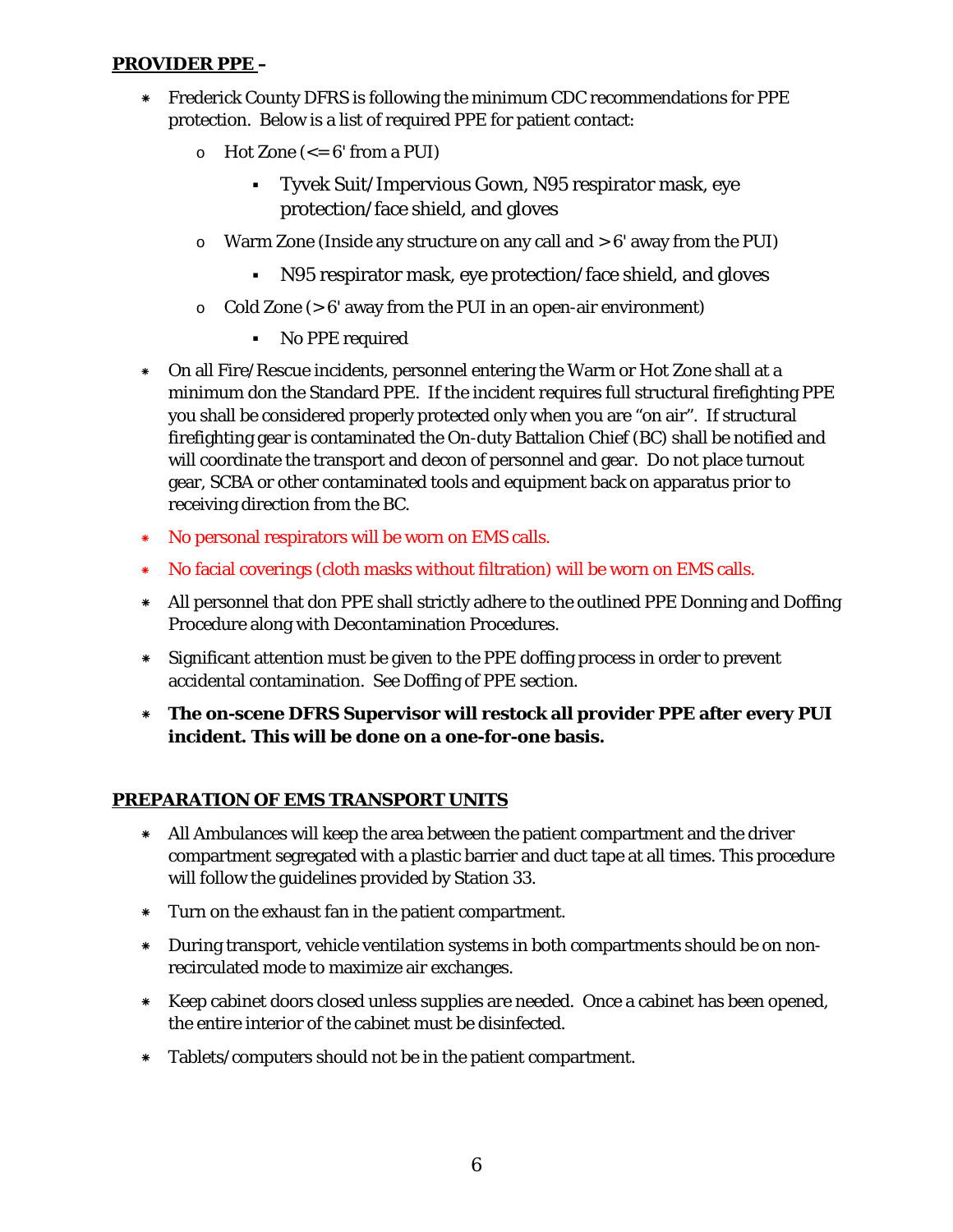## **CREW CONFIGURATION**

- \* First Responder
	- o Make every effort to limit the exposure of personnel.
- \* Ambulance
	- o Provide patient care with every effort made to keep the driver of the ambulance from donning PPE or becoming exposed.
- \* Suppression Apparatus
	- $\circ$  Provide extra personnel to facilitate the movement of vehicles to the receiving facility.
	- o The personnel from the suppression piece will make every effort to not don PPE and remain "clean".
	- o If the DFRS Supervisor is not on the scene, it is the responsibility of the suppression unit officer to coordinate the incident. If the call meets the potential PUI criteria, complete the Possible PUI Personnel Tracking Report for all personnel on the scene. This form is located on the MDT under Quick Links/Coronavirus.
- \* ALS
	- o Minimize exposure as much as possible and attempt to make the determination for ALS from 6 foot.
- \* DFRS Supervisor
	- o Coordinate the incident.
	- o Communicate with receiving facility and notification of potential PUI transport.
	- o Document all personnel on the scene of a PUI, their level of protection and exposure. This will be completed on the Possible PUI Personnel Tracking Report. This form is located on the MDT under Quick links/Coronavirus.
	- o **NO NOTIFICATION** is required to the Health Department.

## **FREDERICK HEALTH HOSPITAL (FHH) PROCEDURES**

- \* All transported Potential PUI patients will require notification to the receiving facility. The on-scene DFRS Supervisor will complete this. If no DFRS Supervisor is present on the call, the ambulance crew will complete this. Announce the term **Potential PUI** during the consultation.
- \* Frederick Health Hospital will have two procedures upon arrival at their facility:
	- o **Direct Bed Procedure** The crew will be given a direct bed to report to upon arrival.
	- o **Hold in Place Procedure** The ambulance crew will hold in the ambulance until directed by FHH staff. The clean driver of the ambulance will go into the hospital and let the staff know they have arrived.
- \* No family members will be admitted through the Emergency Department EMS entrance, they should be directed to the front entrance to check in.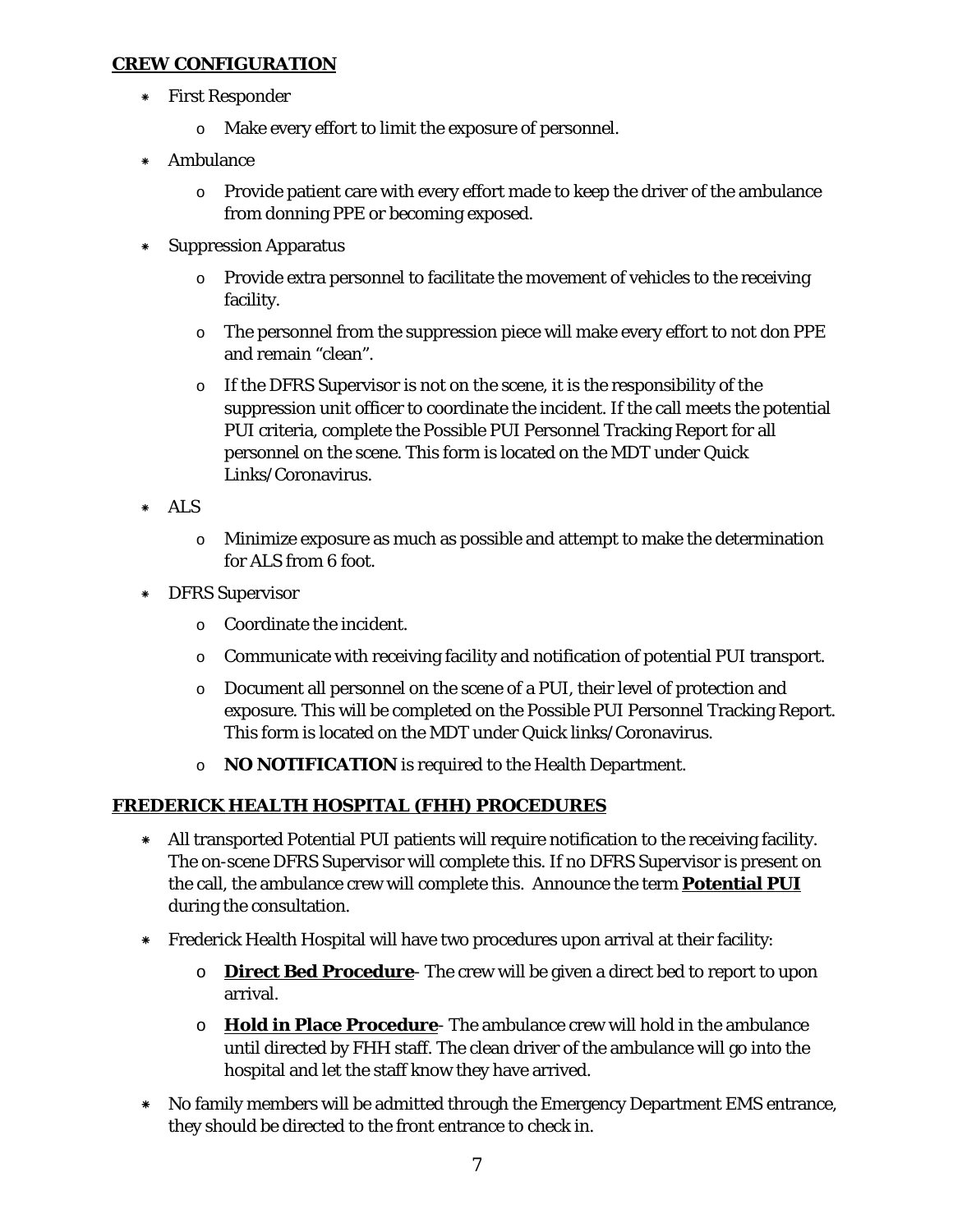## **DECON OF APPARATUS, EQUIPMENT AND PERSONNEL - Reference Chart #3, #4 and #5**

- \* **The below procedures will be completed for ALL EMS calls. The level of decontamination will be determined by the guidelines below.**
- \* **Low Risk Decontamination**
	- o **Non Aerosolized Procedures** Any patient care procedure that does not require aerosolized medications or positive pressure ventilations.
	- o All patient compartment doors will remain open after patient removal to allow air exchange.
	- o Don PPE or remain in current PPE after patient turnover to include: surgical mask, gloves and eye protection.
	- o All exposed surfaces and patient contact areas must be decontaminated using an appropriate cleaning solution.
	- o An appropriate cleaning solution.
		- An Environmental Protection Agency (EPA) registered hospital disinfectant with the label claim for disinfection of non-enveloped organisms (e.g. norovirus, rotavirus, adenovirus, and poliovirus). If a commercial disinfectant is used, follow the directions set forth by the manufacturer.
		- A freshly mixed 1:10 bleach to water solution, made by using 5-6% (household) bleach mixed with cold water in a spray bottle. This solution will remain effective as a disinfectant for 24 hours, and then discard.
	- o Clean up any visible body fluids.
	- o Discard all cleaning material appropriately.
	- o Wash hands.
	- o Shower at Station (Stations not equipped w/showers, should report to Station 33)
- \* **High Risk Decontamination**
	- o **High Risk Procedures/Aerosolized Procedures** Any medical procedure that has the potential to create small particles that may linger in the air. This includes atomized or nebulized medication administration, CPAP devices, patient intubation, or BVM use.
	- o If a patient has used a home nebulizer within 60 minutes of EMS arrival and the patient is transported, the unit and exposed personnel will be transported to Station 33 for decon. If no patient transport is completed, exposed personnel will properly doff PPE on-scene and are to shower upon return to the station. (Stations not equipped w/showers, should report to Station 33)
	- $\circ$  If the patient vomits in the ambulance, the unit and personnel will decon at Station 33.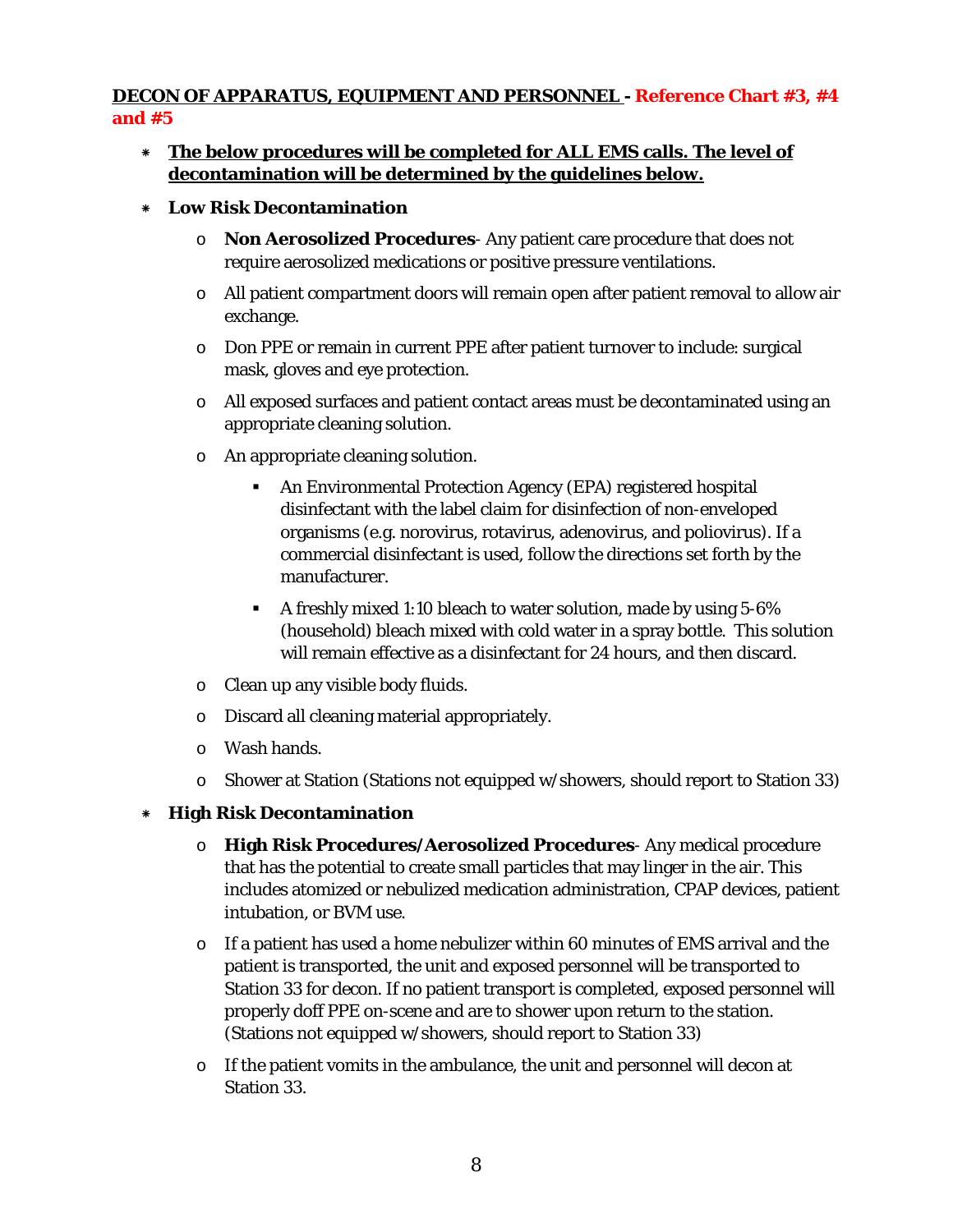- o All patient compartment doors will remain open after patient removal to allow air exchange.
- o When decon at Station 33 is required personnel shall remain in their PPE and ride in the patient compartment of the ambulance to Station 33. At no point are they to ride in the clean cab of an ambulance or other vehicle (ALS, BC, Safety buggy, etc.). A "clean" responder will drive the unit to Station33.
- o Any additional "clean" personnel will be transported back to their station or to Station 33 via another unit. The DFRS Supervisor will arrange transportation.
- o Upon arrival at Station 33, the personnel will be directed through the fogging operation and showering procedures.

## **At any time, the DFRS Supervisor may increase the level of decon for units/personnel.**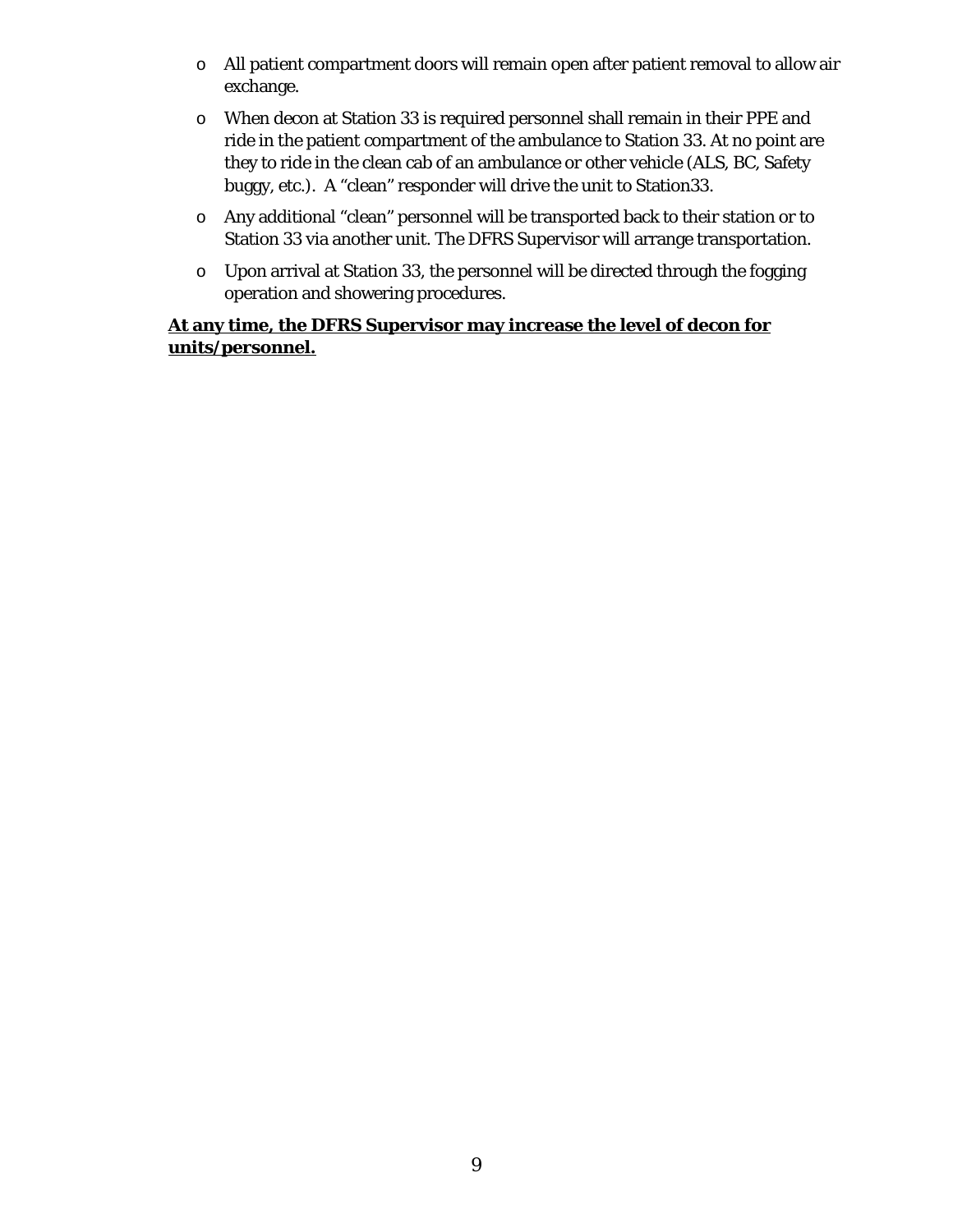## **DOFFING OF PPE:**

- \* Doffing Procedures will be completed after every EMS incident.
- \* Adherence to proper PPE Doffing Procedures is critical. In general, work from clean to dirty. The following order is recommended:
	- o Alcohol based hand sanitizer will be used to decontaminate gloves prior to any doffing procedures.
	- o Hair protection (if used)
	- o Impervious Gown/Tyvek Suit
	- o Arm covers (if used)
	- o Leg covers (if used)
	- o Shoe covers (if used)
	- o Eye protection
	- o Full Face Shield/Respiratory protection
	- o Gloves
	- o Alcohol based hand sanitizer
	- o Wash hands
- \* PPE doffed at FHH, excluding the N95 masks will be placed in a regular trash bin in the doffing room and left at the receiving facility. Once the trash bin is full, notify the charge RN and they will have it emptied. The doffing room is the backboard storage room at FHH.
- \* All used N95 masks not meeting the ineligible mask criteria below will be placed in the labeled recycle container in the doffing room at FHH. Labeling of the N95 masks will be in accordance with the attached **Reference #6.**
	- o Ineligible N95 Mask criteria:
		- Masks worn in the presence of a High Risk Procedure.
		- Masks that are wet or soiled (blood, vomit, secretions, dirt, etc.).
		- Masks that are damaged or where breathing became difficult.
- \* PPE doffed on the scene, excluding the N95 masks, will be placed in a Red Bag. The red bag should be double bagged with a focus on not contaminating the outer bag. This is to avoid contaminating the clean vehicle. The doubled bagged PPE is to be placed in the RED bag container at the station.
- \* All (eligible) N95 masks doffed on-scene shall be transported to the station in a small paper bag, and then placed in the large paper collection bag at the station.
- \* Station 33 personnel will provide direction on the disposal of PPE at Station 33.
- \* Cot linens will go in the normal linen baskets as designated by the receiving facility. Dirty linens should not go back to your station or to Station 33.

## **DECON PROCEDURES OF PERSONNEL - Reference Chart #3 #4 and #5**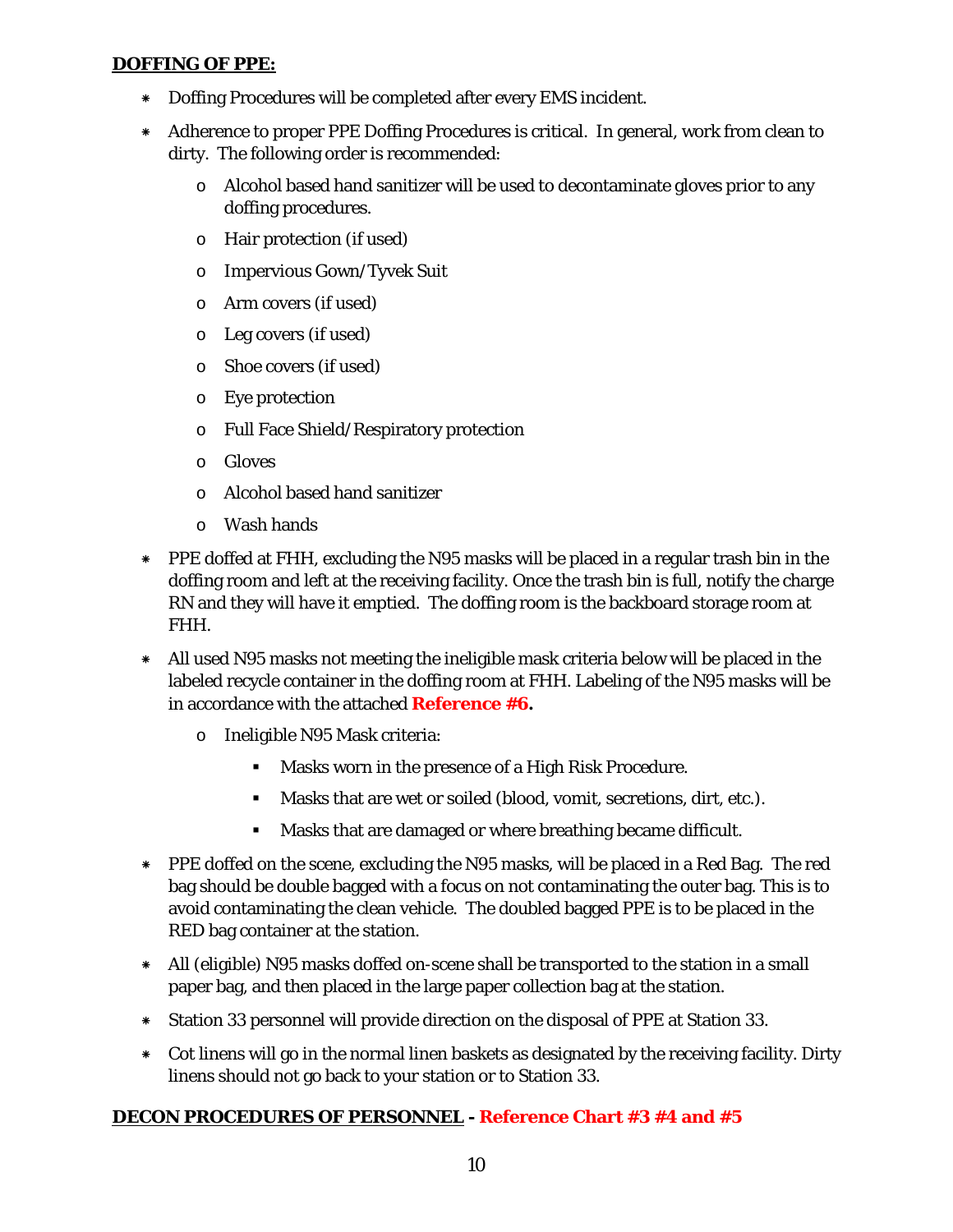## **POST CALL PROCEDURES**

- \* The DFRS Supervisor is responsible for documenting all personnel on the scene of a PUI, their level of protection and exposure. This will be completed on the Possible PUI Personnel Tracking Report. This form is located on the MDT under Quick links/Coronavirus.
- \* If a DFRS Supervisor is not on the scene, it is the responsibility of the suppression unit officer to complete the Possible PUI Personnel Tracking Report.
- \* Personnel who come into contact with a Potential PUI or a laboratory confirmed COVID-19 patient **without proper PPE** may be placed in quarantine for up to 14 days.
- \* The Division will follow the current CDC guidelines to address exposures. Quarantine Procedures will be completed at the provider's residence or other arranged location.
- \* The DFRS Supervisor will restock the PPE supplies used by the units on these incidents.
- \* Clinicians will complete their Patient Care Report.

fin Pool

**BY ORDER OF:** 

Division Signature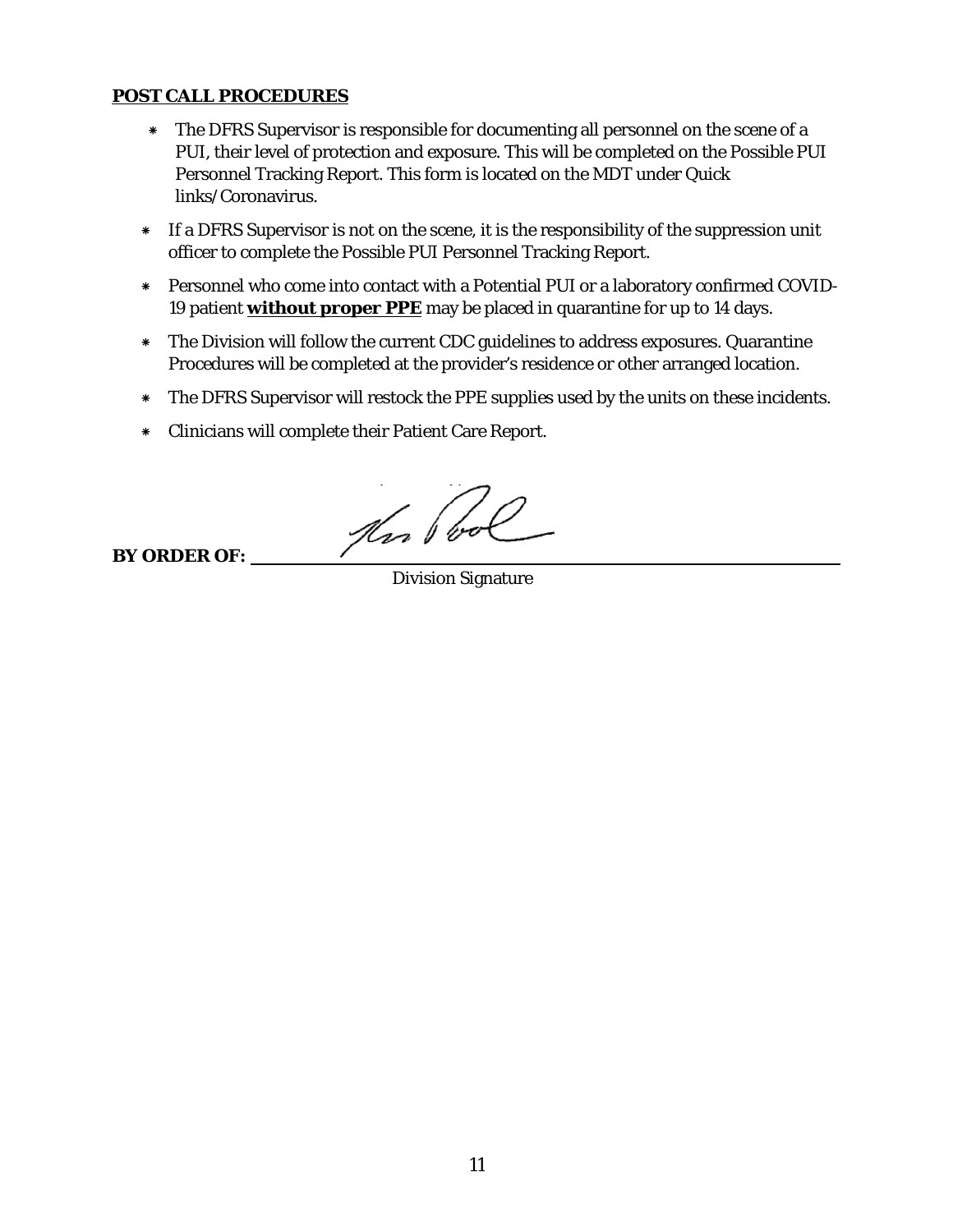## **Incident Action Chart**

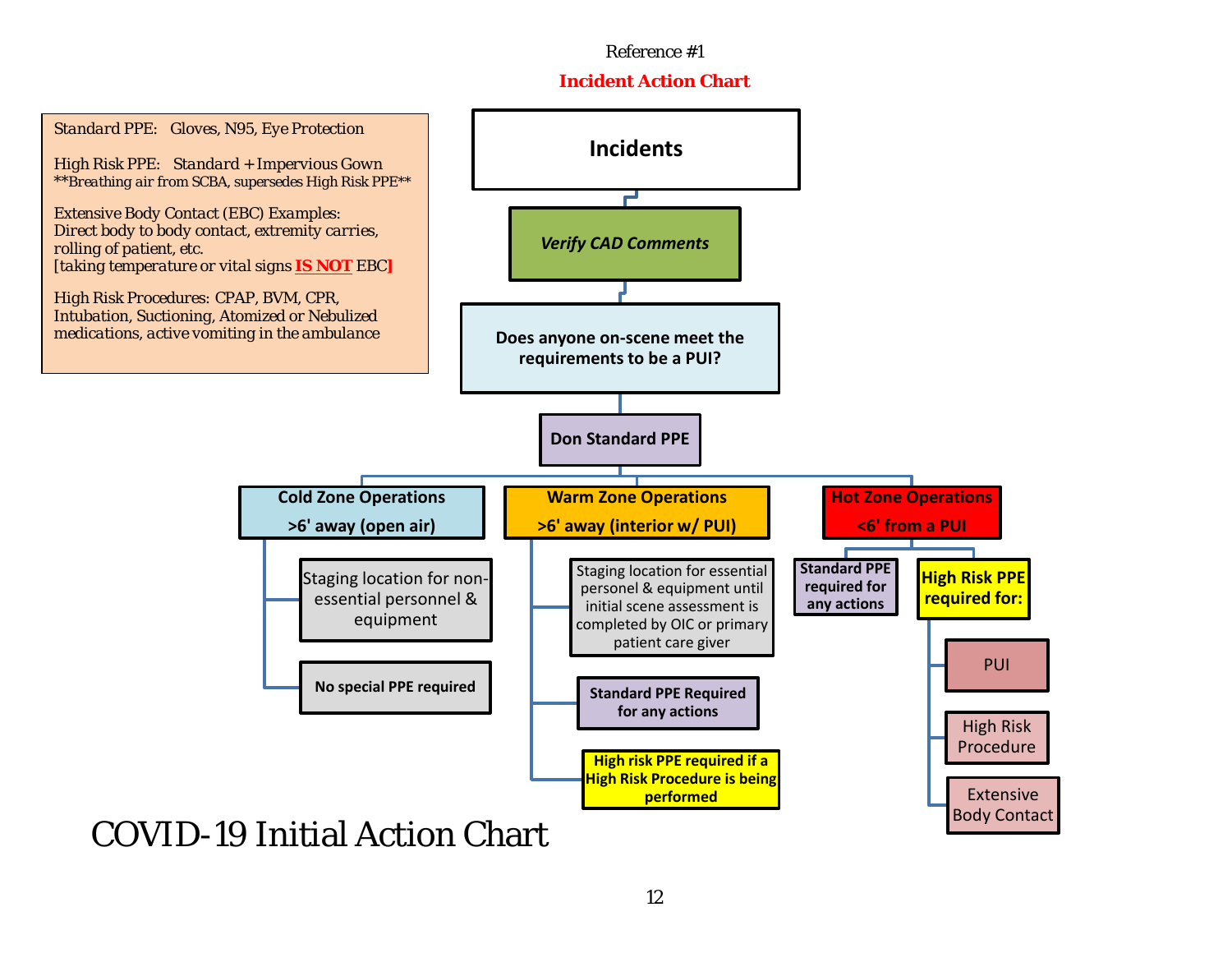## **Incident Action Chart (back)**

## **General Operating Guidelines**

- $\triangleright$  Upon arrival if possible, confirm prior to engaging on-scene subjects or entry into the structure if anyone there is a PUI
	- o ECC, MDT, Phone Triage
- $\triangleright$  If personnel must enter the scene with no additional information they will maintain an initial distance of  $\geq 6$ ' from individuals present on the scene
- Any personnel entering the **warm or hot zone** must at least wear **Standard PPE** (Gloves, N95, Eye Protection)
- $\triangleright$  Minimize the number of personnel entering / utilized
	- o *We still must handle the issue, just minimize the number of personnel making entry to those absolutely necessary*
- $\triangleright$  Only necessary equipment will be taken into the scene, staged in the warm zone unless absolutely required in the hot zone
- $\triangleright$  Any EMS patients who are PUI's will be placed in a surgical mask
- $\triangleright$  If any personnel inside the structure or the patient are a PUI, the incident will be upgraded to a PUI through ECC
- $\triangleright$  Cardiac arrests or unconsciousness warrant High Risk PPE at all times
- At no point will O/S units cancel or alter the PUI dispatch assignment, this can only be done by the responding DFRS staff Officer
- $\triangleright$  Patients should receive all appropriate care they need in accordance with MD Medical Protocols in the appropriate PPE
	- o All High Risk Procedures indicated should be executed using High Risk PPE without delay
- $\triangleright$  Ambulatory patients can be escorted / moved by a single provider
- $\triangleright$  Non-ambulatory patients requiring transfer or assistance is a 2- person operation at all times by trained personnel
- $\triangleright$  No family members or other persons from the scene will ride in Fire Department vehicles
- $\triangleright$  The DFRS staff Officer will assist with FHH communications & exchange of information for all PUI's
- $\triangleright$  If an incident warrants the use (breathing of air) of an SCBA that shall replace standard / high risk PUI PPE

## **PUI Inclusion Criteria**

- **(1) of the following:** Confirmed cough, Fever (99.0 F), New onset respiratory distress with an unknown origin (ex COPD, Asthma), Positive COVID-19 test
- **(2) or more of the following:** Muscle aches, loss of smell of taste, contact with a COVID-19 positive patient within the last 28 days
- **COVID-19 positive person in the structure**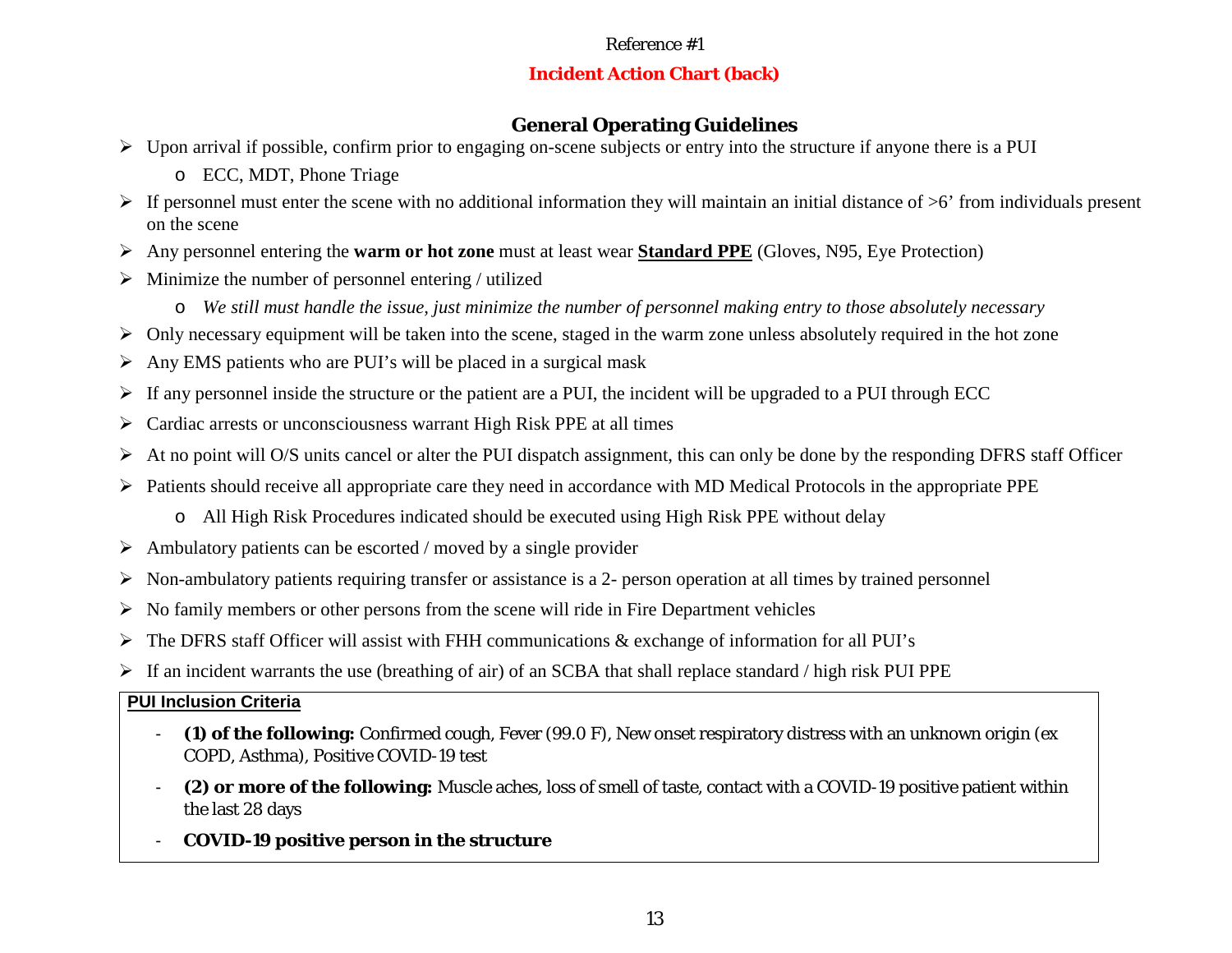## **Viral Syndrome Pandemic Triage Protocol**

## **Protocol Procedures:**

- 1. All EMS clinicians (**ALS or BLS**) when completing an assessment of a Potential PUI (fever or cough) may implement the Viral Syndrome Protocol.
- 2. During the assessment, the EMS clinician will complete the Viral Syndrome Pandemic Triage Protocol question sheet. This sheet should be in hand and completed for each relevant patient.
	- a. **If the patient meets the criteria for the Viral Syndrome Protocol, the EMS clinicians will explain to the patient, at this time, their illness does not require them to go to the emergency department and all of their vital signs are within acceptable ranges.**
	- b. If the patient agrees to home care, the clinicians will give the patient a copy of the **Home Care Instruction Sheet** and will not transport.
	- c. The EMS clinician will explain to the patient the importance of continuing self-treatment and monitoring of their condition.
	- d. The EMS Clinician WILL get the patients phone number for the Mobile Community Healthcare follow-up phone call. This MUST be documented in the eMEDS report.
	- e. If the patient does NOT meet the viral syndrome criteria, the EMS clinician shall refer to the appropriate treatment protocol in the Maryland Medical Protocols for EMS.
	- f. Viral Syndrome Protocol sheets will be kept in the ambulances at all times. (Minimum of 10)
	- g. **All PPE MUST be properly doffed and equipment decontaminated prior to the crew entering the patient or driver compartment of the ambulance if the patient is not transported.**

#### **Documentation Requirements:**

- 1. All EMS clinicians MUST document every use of the Viral Syndrome Triage Protocol under the COVID-19 tab in eMEDS. All paper copies of the Protocol question sheets used to gather information on the scene shall be shredded at the station after the information has been added into the electronic eMEDS report.
- 2. Complete patient assessment and vital signs will be completed in the eMEDS report
- 3. Patient phone number MUST be documented in the eMEDS report under the COVID -19 tab.
- 4. Clinicians should not take the eMeds tablet into these scenes or have these patients sign electronically.
- 5. Signature Reason (Patient) The "Release at Scene" option will be used to capture a signature from the patient who qualifies for the home self-care emergency protocol.
- 6. Signature Status (Patient) Preferably use "Not Signed-Patient Contamination Concern". This will decrease the need to decontaminate the tablet.

#### **Patient Follow Up Procedures:**

- 1. The Mobile Community Healthcare paramedic will run a daily report to identify all uses of the Viral Syndrome Pandemic Triage Protocol through ImageTrend Report Writer.
- 2. Follow-up phone calls will be conducted within 24 hours for all identified patients.

## **Follow Up Documentation:**

1. All follow-up documentation will follow the COVID -19 Follow-Up Documentation Guidance released from MIEMSS. This will be completed by the Mobile Community Healthcare paramedic.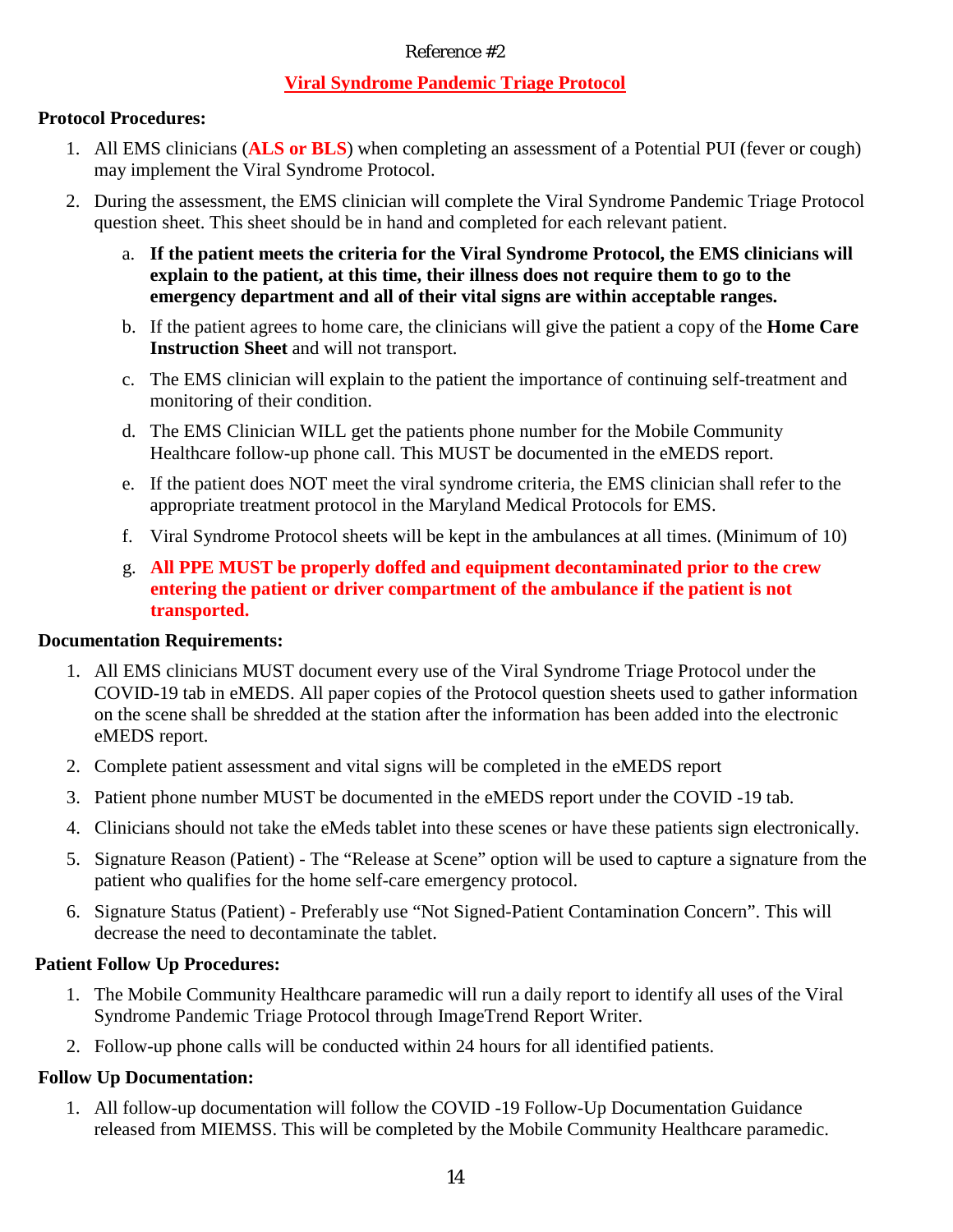## **Decon of Apparatus, Equipment and Personnel Chart**

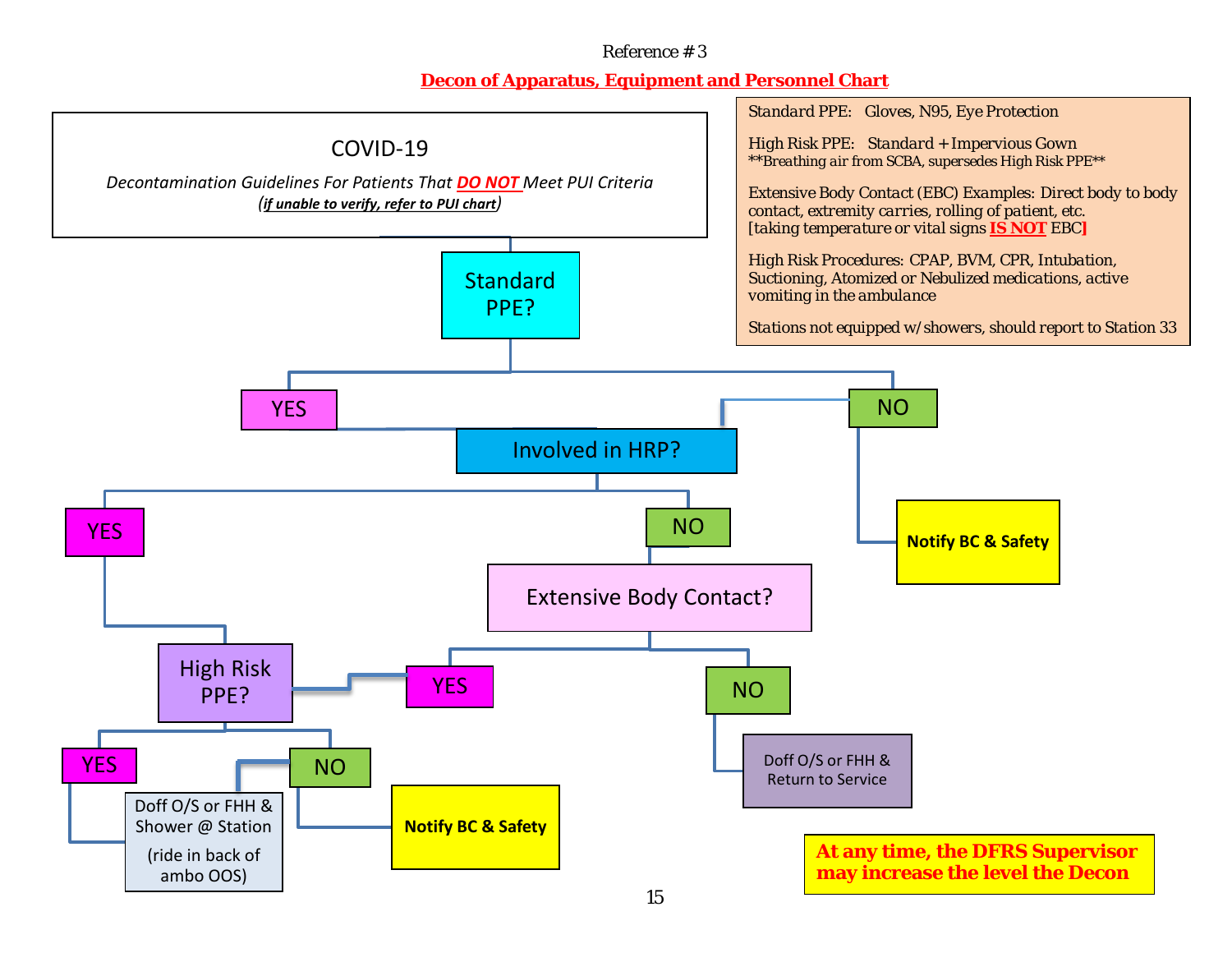## **Decon of Apparatus, Equipment and Personnel Chart**

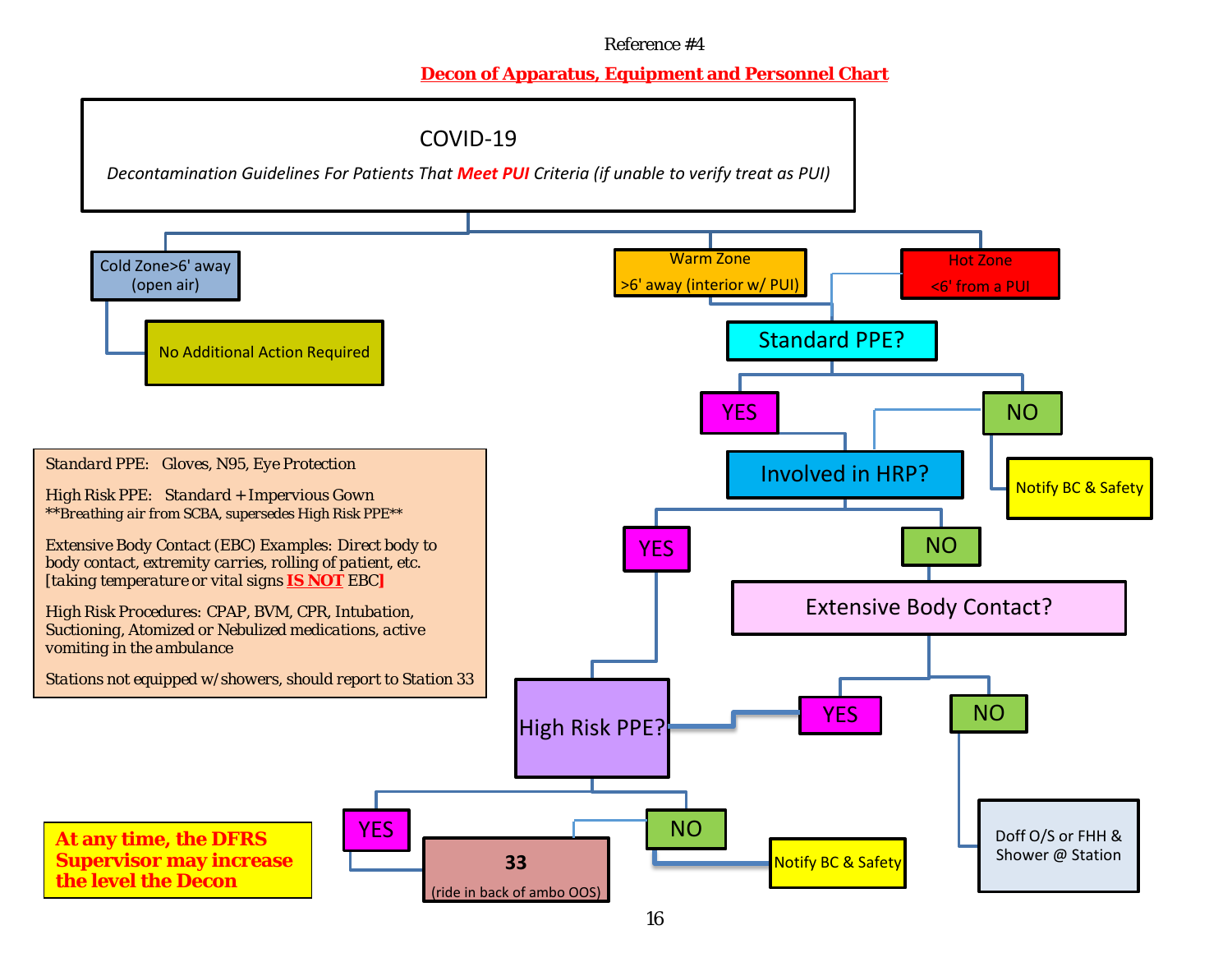## **Station 33 Decon Operations**

- \* Personnel should make their way to the East side of the decontamination tent and take the following actions with instruction being provided by Hazmat personnel who will maintain at least a 6' separation distance.
- \* Adherence to proper PPE Doffing Procedures is critical. In general, work from clean to dirty. The following order is recommended:
	- o Alcohol based hand sanitizer will be used to decontaminate gloves prior to any doffing procedures.
	- o Hair protection (if used)
	- o Impervious Gown/Tyvek Suit
	- o Arm covers (if used)
	- o Leg covers (if used)
	- o Shoe covers (if used)
	- o Eye protection
	- o Full Face Shield/Respiratory protection
	- o Gloves
	- o Alcohol based hand sanitizer
	- o Wash hands
- \* Secure personal items in the provided bags for decontamination later.
- \* Enter the tent and completely disrobe all clothes by stepping into a trash bag and pulling the clothes off directly into the trash bag.
- \* The bag should then be secured and placed on the exit (*station side*) of the tent.
- \* Personnel should thoroughly wash themselves in the shower using the provided shampoo and soap.
- \* Upon completion of decon personnel will don the spare clothing they have with them or a post decon kit supplied by Station 33.
- \* **At any time, the DFRS Supervisor may increase the level of decon for personnel.**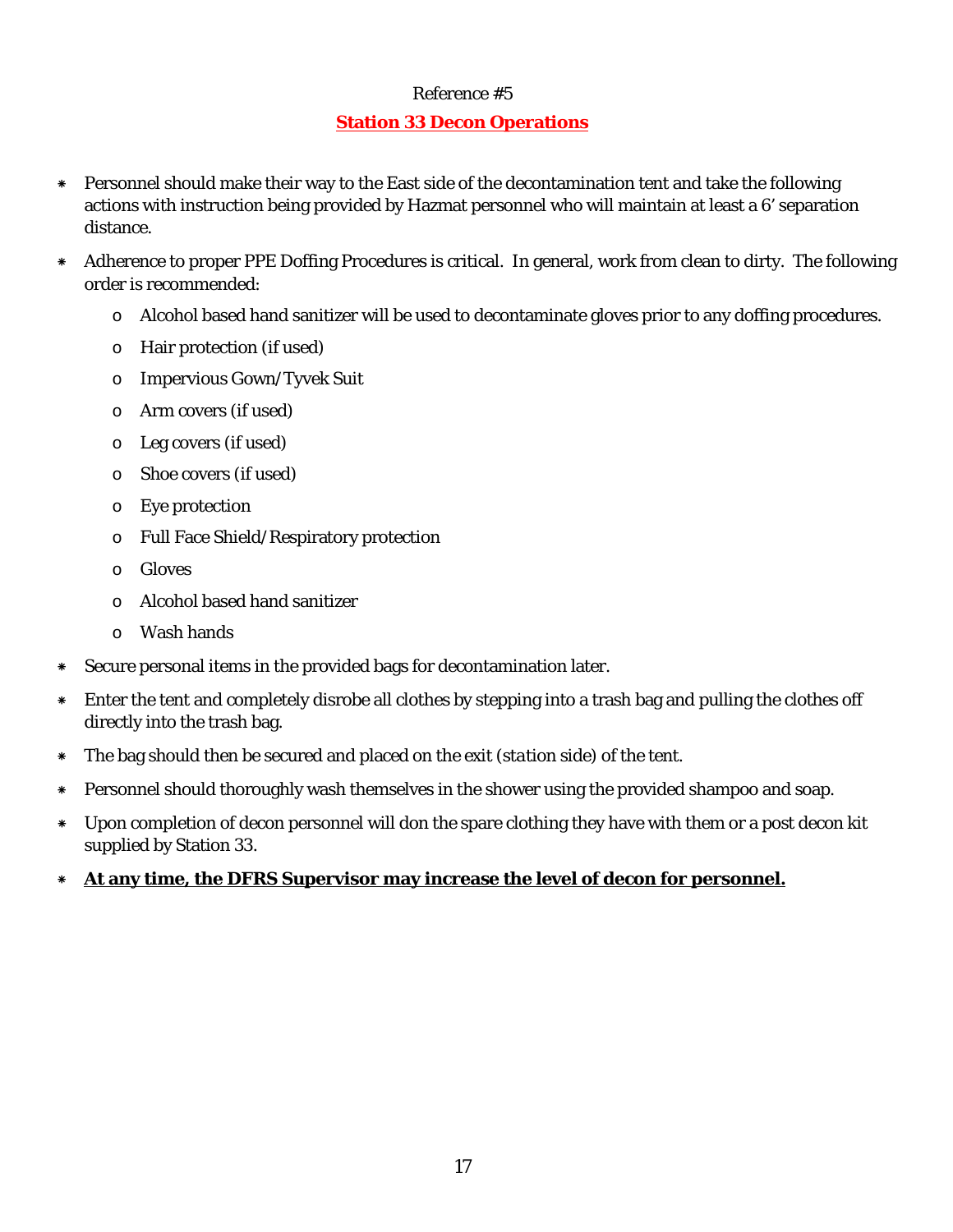**Labeling of Used N95 Masks for Decontamination Process**

[THE REST OF THIS PAGE INTENTIONALLY LEFT BLANK FOR FUTURE USE]